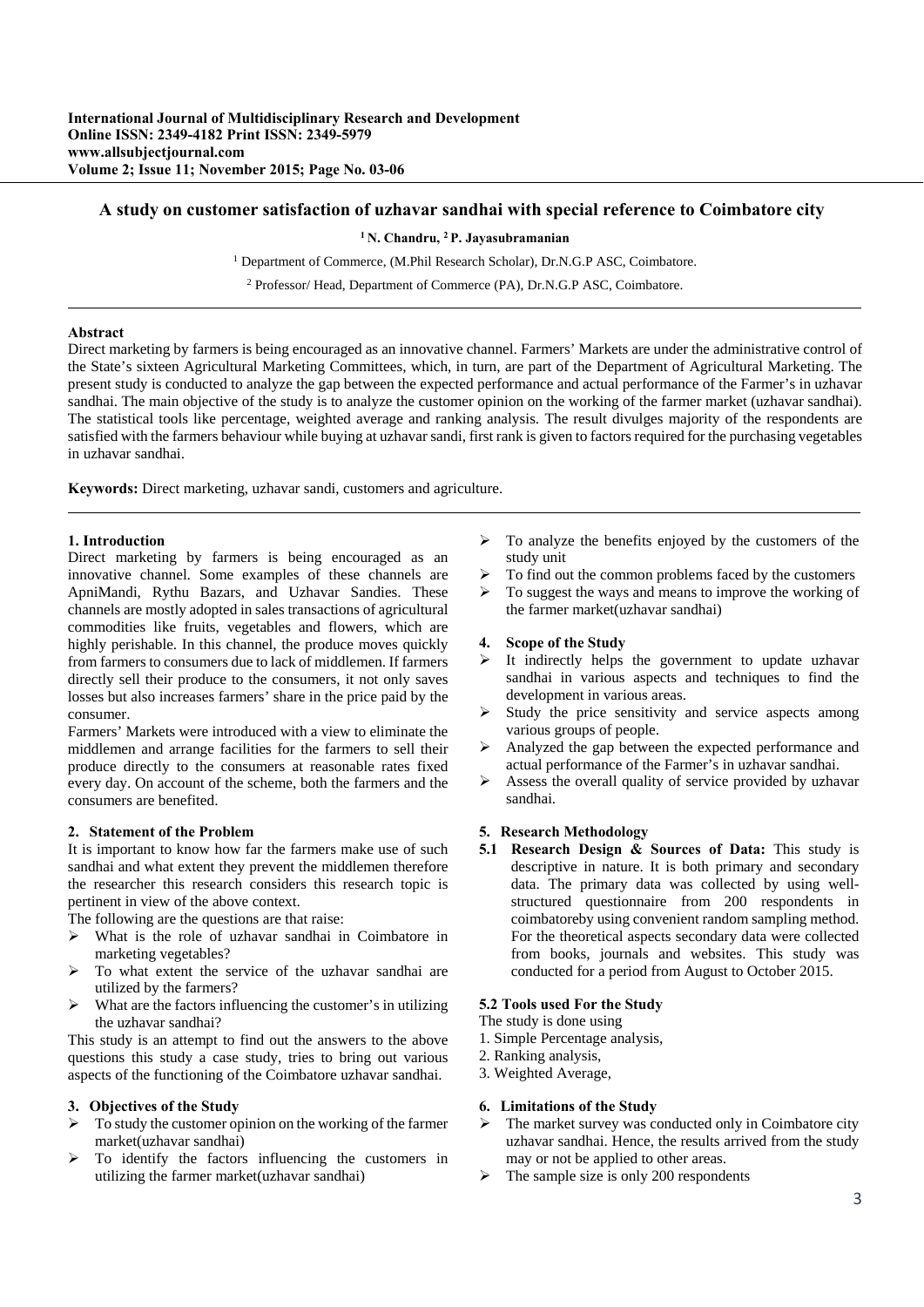- $\triangleright$  The period of study is limited to 6 months.
- $\triangleright$  There is no comparative study made.
- The result of analysis made in the study depends fully on the accuracy, reliability of information given by respondents.

## **7. Review of Literature**

Parmar (1994) conducted an attitude survey with reference to the marketing problems faced by vegetable growers of south Gujarat and revealed that spoilage and malpractices in weighing were the major problems. The study suggested the need for the improvement in the marketing system by regulating the marketing operations, establishment of efficient transportation system and co-operative marketing structure.

**Sharan and Singh (2002)** observed the pattern of sales, Marketing cost and margins for kinnow in rajasthan. They found that the producer's share in consumers rupee is more in direct sale as compared to contract sale, Due to elimination of pre-harvest contractor. They further suggested that marketing cost and margin indicate that producers share in consumers rupee may be increased by decreasing the number of intermediaries in the existing marketing system.

**Mohan (2004)** suggested that the changed scenario, strong and viable agriculture financial institutions are needed to cater to the requirements of finance for building the necessary institutional and marketing infrastructure.

**Agwu (2008)** Recommended that extension should be more inclusive in documentation and transfer of innovations, Expand technology transfer mandate, Facilitate farmer innovations and build capability to analyze the same for social and economic development. The administrator and planners should adapt flexible management style that could encourage private sector interaction with the public sector; Backed up with institutional guidelines for the linkage interactions. Several other factors such as micro economics, Social institutional mechanism for flow of information, Relevant actors and dynamics of knowledge economy must be consider as important in determining the better outcome of processes.

**Yue (2009)** stated that agro-businessmen corresponded with market economy. Modern agriculture is a revolutionary reformation on traditional agriculture and is a new type of diversified and comprehensive industry being developed. Farmers are principal part of modern agriculture construction and diversification.

**Halder and pati (2011)** suggested farmers that they should be their own setters rather than price followers. There is also an immediate need to integrate the production, Marketing and processing processes of the produce to get maximum benefits from fruits and vegetables cultivation.

### **8. Analysis and Results 8.1 Percentage Analysis**

| <b>Factors</b>           | <b>Options</b>          | No .of respondents | Percentage (%) |  |
|--------------------------|-------------------------|--------------------|----------------|--|
| Age                      | $20-30$ years           | 74                 | 37             |  |
|                          | 31 - 40 yrs.            | 36                 | 18             |  |
|                          | 41 - 50 yrs.            | 35                 | 17.5           |  |
|                          | Above 50 yrs.           | 55                 | 27.5           |  |
| Gender                   | Male                    | 134                | 67             |  |
|                          | Female                  | 66                 | 33             |  |
| Marital status           | Married                 | 110                | 55             |  |
|                          | Unmarried               | 90                 | 45             |  |
| <b>Educational level</b> | Illiterate              | 14                 | $\tau$         |  |
|                          | Primary level           | 56                 | 28             |  |
|                          | Higher secondary school | 36                 | 18             |  |
|                          | Degree /diploma         | 94                 | 47             |  |
| Family                   | Nuclear                 | 179                | 89.5           |  |
|                          | Joint                   | 21                 | 10.5           |  |
| Occupation               | <b>Business</b>         | 30                 | 15             |  |
|                          | Private employee        | 44                 | 22             |  |
|                          | Govt employee           | 42                 | 21             |  |
|                          | Others                  | 84                 | 42             |  |
| Annual income            | <b>Below 20000</b>      | 80                 | 40             |  |
|                          | Rs.20001-30000          | 56                 | 28             |  |
|                          | Rs.30001-40000          | 42                 | 21             |  |
|                          | Above 40000             | 22                 | 11             |  |

**Table 1:** Demographic variables of the respondents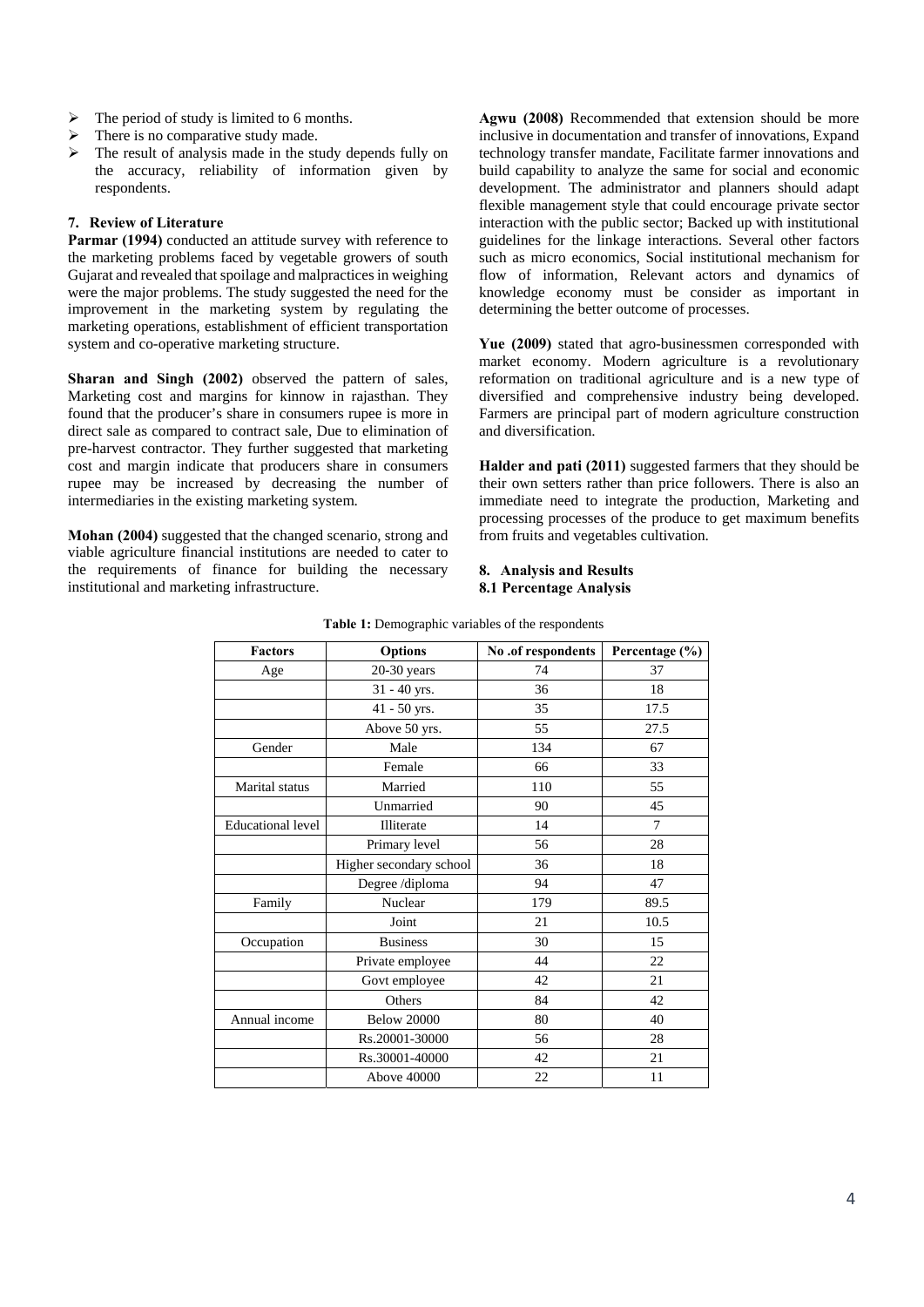| <b>Factors</b>                 | <b>Options</b>           | No. of<br>respondents | Percentage<br>$(\%)$ |
|--------------------------------|--------------------------|-----------------------|----------------------|
| Source of<br>information       | Newspaper                | 40                    | 20                   |
|                                | Radio & Tv               | $\overline{50}$       | $\overline{25}$      |
|                                | Friends and<br>relatives | 72                    | 36                   |
|                                | Through<br>others        | 38                    | 19                   |
| Visiting uzhavar<br>sandhai    | Never                    | 17                    | 8.5                  |
|                                | Often                    | 30                    | 15                   |
|                                | Rarely often             | 53                    | $\overline{26.5}$    |
|                                | Very often               | 10                    | 5                    |
|                                | Sometimes                | 90                    | 45                   |
| Go to market<br>regularly      | Yes                      | 174                   | 87                   |
|                                | No                       | 26                    | 13                   |
| Distance<br>travelled          | 2 km                     | 42                    | 21                   |
|                                | $2-4 km$                 | 52                    | 26                   |
|                                | $4-5$ km                 | $\overline{50}$       | $\overline{25}$      |
|                                | Above 5 km               | 56                    | 28                   |
| Mode of<br>transportation      | Mini bus                 | 16                    | 8                    |
|                                | Own vehicle              | 156                   | 78                   |
|                                | Corporation<br>bus       | 22                    | 11                   |
|                                | By walk                  | 6                     | 3                    |
| Purchasing<br>items            | Country<br>vegetables    | 118                   | 59                   |
|                                | English<br>vegetables    | 48                    | 24                   |
|                                | Fruits                   | $\overline{26}$       | 13                   |
|                                | Green leaves             | 8                     | $\overline{4}$       |
| <b>Basis</b> of<br>purchase    | Daily                    | 68                    | 34                   |
|                                | Alternative<br>days      | 18                    | 9                    |
|                                | Twice in a<br>week       | 30                    | 15                   |
|                                | Once in a<br>week        | 84                    | 42                   |
| <b>Basis</b> of price<br>level | At fixed price           | 150                   | 75                   |
|                                | Less than<br>fixed price | 34                    | 17                   |
|                                | More than<br>fixed price | 16                    | 8                    |

**Table 2:** Respondents behaviour towards various features of the uzhavar sandhai

Percentage analysis deals with the demographic factors, respondents satisfaction towards various feature of the uzhavar sandhai.it can be inferred from the above Table 1 shows that majority of the respondents- 37% of the respondents belong to the age group of 36-45 years, 67% of the respondents belong to the male category, 47% of the respondents qualification is degree/diploma, 89.5% of the respondents are comes under the category of nuclear family, 42% of the respondents occupational status is others (servant, maid, housewife), 40% of the respondents belonging to the income group below Rs.20000.

Table 2 shows that majority of the respondents-36% of the respondents awareness level of availability through friends&

relatives, 45% of the respondents are sometimes visiting the uzhavar sandhai, 87% of the respondents are goes to the market regularly, 28% of the respondents are travelled above 5km for purchasing vegetables in uzhavar sandhai, 78% of the respondents are used own vehicle for purchase, 59% of the respondents are purchasing country vegetables in uzhavar sandhai, 42% of the respondents are made purchase once in a week, 75% of the respondents are purchasing vegetables price level at fixed price.

### **8.2 Ranking analysis**

**Table 3:** Factors which are influencing while purchasing in uzhavar sandhai

| S. No | <b>Factors</b>      | <b>Score</b> | <b>Mean score</b> | Rank |
|-------|---------------------|--------------|-------------------|------|
|       | Good quality        | 823          | 4.11              |      |
|       | Affordable price    | 427          | 2.13              |      |
|       | Timely availability | 567          | 2.83              |      |
|       | Easy applicability  | 741          | 3.70              |      |
|       | Reliability         | 44 P         | 2.21              |      |

Table 3 shows that factors which are influencing while purchasing in uzhavar sandhai, it is observed that Good quality ranked first is the factor which influence while purchasing in uzhavar sandhai with the score of (823), Affordable price ranked fifth with the score of (427), Timely availability ranked third with the score of (567), Easy applicability ranked second with the score of (741) and Reliability ranked fourth with the score of (442).

#### **8.3 Weighted Average Analysis**

| S.<br>No | <b>Particulars</b>  | $\Sigma$ WX | $\Sigma W$ | Percentage<br>$\frac{9}{6}$ | Rank |
|----------|---------------------|-------------|------------|-----------------------------|------|
|          | Price               | 736         | 15         | 49.06                       |      |
|          | Quality             | 873         | 15         | 58.2                        |      |
|          | Availability        | 863         | 15         | 57.53                       |      |
|          | Distance            | 750         | 15         | 50                          |      |
|          | Time of convenience | 678         | 15         | 45.2                        |      |

Table 4 shows that Time of convenience has been ranked fifth with 45.2%, price has been ranked fourth with 49.06%, Distance has been ranked third with 50%, Availability has been ranked second with 57.53%, and Quality has been ranked first with 58.2%.

**Table 5:** Customer satisfaction level of uzhavar sandhai based on features

| S. No. | <b>Factors</b>       | $\Sigma$ WX | $\Sigma W$ | Percentage<br>$(\%)$ | Rank |
|--------|----------------------|-------------|------------|----------------------|------|
|        | Price                | 746         | 15         | 49.73                | Г٧   |
|        | <b>High Quality</b>  | 844         | 15         | 56.25                | Н    |
| 3      | Availability         | 825         | 15         | 55                   | Ш    |
|        | Freshness            | 866         | 15         | 57.73                |      |
| 5      | Right<br>measurement | 538         | 15         | 35.46                | V)   |

Table 5 shows that Right measurement has been ranked fifth with 35.46%, price has been ranked fourth with 49.73%, Availability has been ranked third with 55%, High quality has